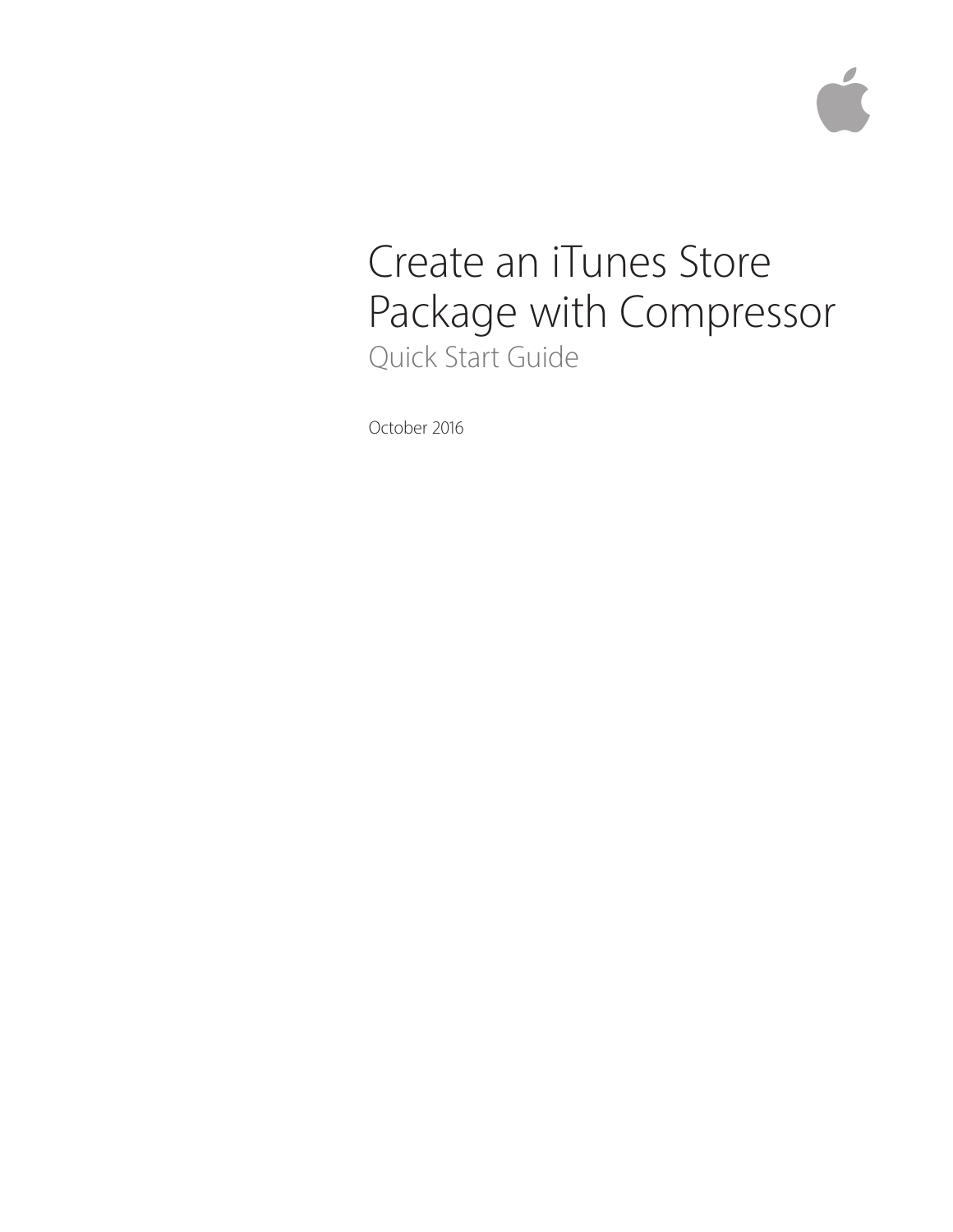# Contents

| Page 3  | <b>Overview</b>                                                                                                                                                                                                                                    |
|---------|----------------------------------------------------------------------------------------------------------------------------------------------------------------------------------------------------------------------------------------------------|
| Page 4  | Create an iTunes Store Package<br>What Is an iTunes Store Package?<br>Create a New Package Using Compressor<br>Configure Assets in the iTunes Store Package<br>Create Your iTunes Store Package File<br>Correct or Augment an iTunes Store Package |
| Page 13 | <b>iTunes Delivery Partners</b><br>What Is an iTunes Delivery Partner?                                                                                                                                                                             |
|         | Page 14 iTunes Store Technical Requirements<br>iTunes Store Package Requirements<br>iTunes Store Delivery Specifications                                                                                                                           |
|         | Page 17 Glossary                                                                                                                                                                                                                                   |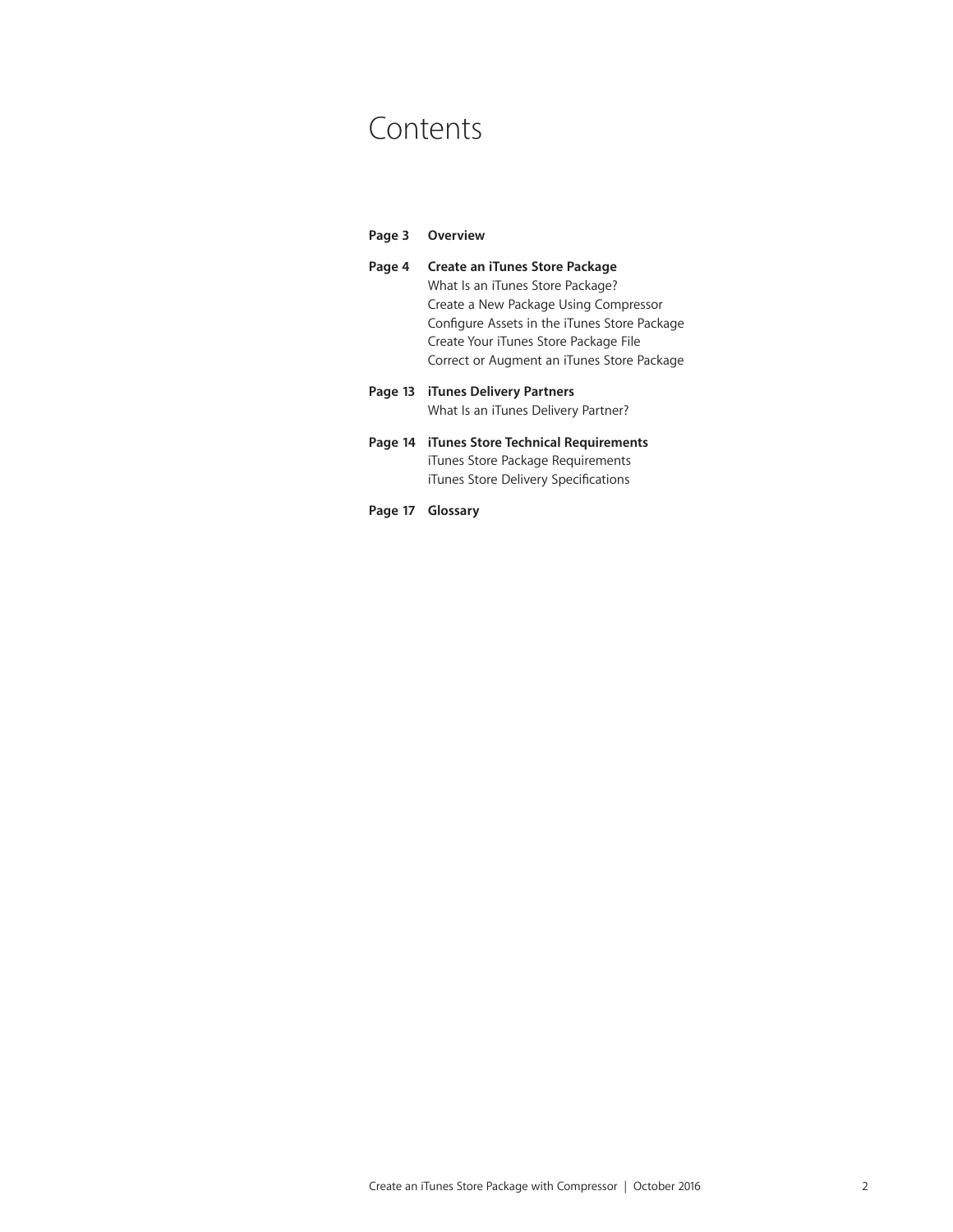# <span id="page-2-0"></span>Overview

To sell a movie in the iTunes Store, you must deliver the movie file plus a set of related files and information. Compressor makes it easy to assemble these items into a single *iTunes Store package*, which is the format accepted by the iTunes Store.

After creating an iTunes Store package in Compressor, you can work with an Apple‑certified delivery partner to submit your movie to the iTunes Store. These partners ensure that your submission is complete and that it meets all iTunes Store specifications. Delivery partners also provide billing and support services after your movie becomes available for sale.

See [iTunes Delivery Partners](#page-12-1) below for more information.

*Note:* Select customers may be able to submit their movies directly to the iTunes Store without using an iTunes delivery partner. To learn more about how to apply for permission to submit directly to the iTunes Store, see [Movie Provider:](http://www.apple.com/itunes/working-itunes/sell-content/movie-faq.html)  [Frequently Asked](http://www.apple.com/itunes/working-itunes/sell-content/movie-faq.html) Questions.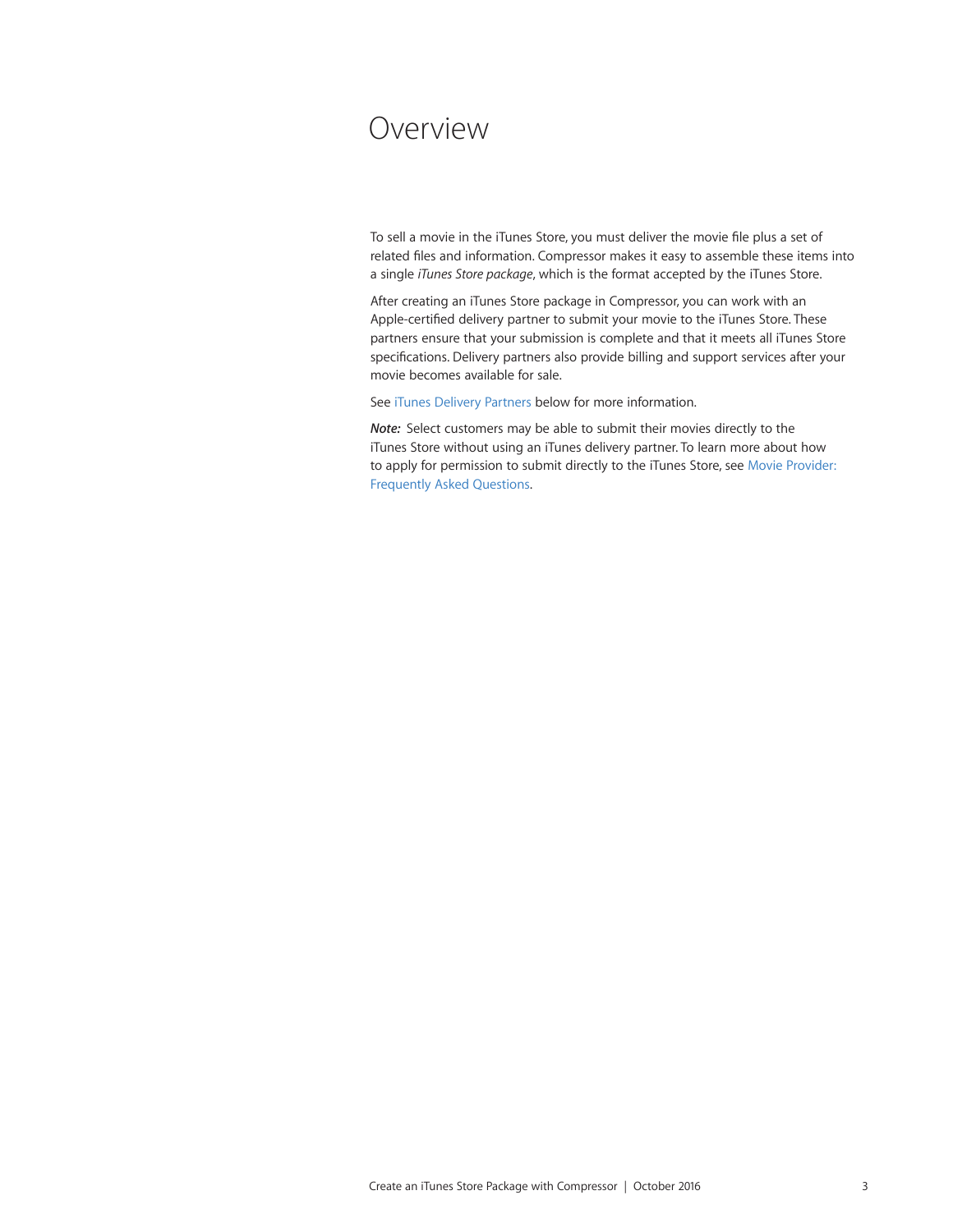# <span id="page-3-0"></span>Create an iTunes Store Package

# What Is an iTunes Store Package?

An iTunes Store package contains your movie and related assets. These include subtitles, closed captions, alternative audio, and a preview (sometimes called a *trailer*). The package also includes an XML file with essential information about your movie, including:

- The name of an Apple-certified delivery partner (*short name*)
- A unique identifier for your movie supplied by the iTunes Store (*vendor ID*)

It's a good idea to choose an Apple-certified iTunes delivery partner prior to creating a package. This company will provide you with a vendor ID and short name, both of which you can enter into the Package Properties fields in the iTunes Store Package inspector when you create your package in Compressor.

You can also simply enter temporary text in the Package Properties fields and instruct your delivery partner to update the vendor ID and short name before submitting the package to the iTunes Store.

# Create a New Package Using Compressor

The information below is a summary of how to create an iTunes Store package. For detailed steps on creating an iTunes Store package, see [Compressor Help](https://help.apple.com/compressor/mac/#/).

1. From the File menu, choose New iTunes Store Package.

An iTunes Store package job appears in the batch area.

2. To add a movie file, click Set, select a video file from the dialog that appears, then click Open.



An output row containing the selected movie file is added to the job.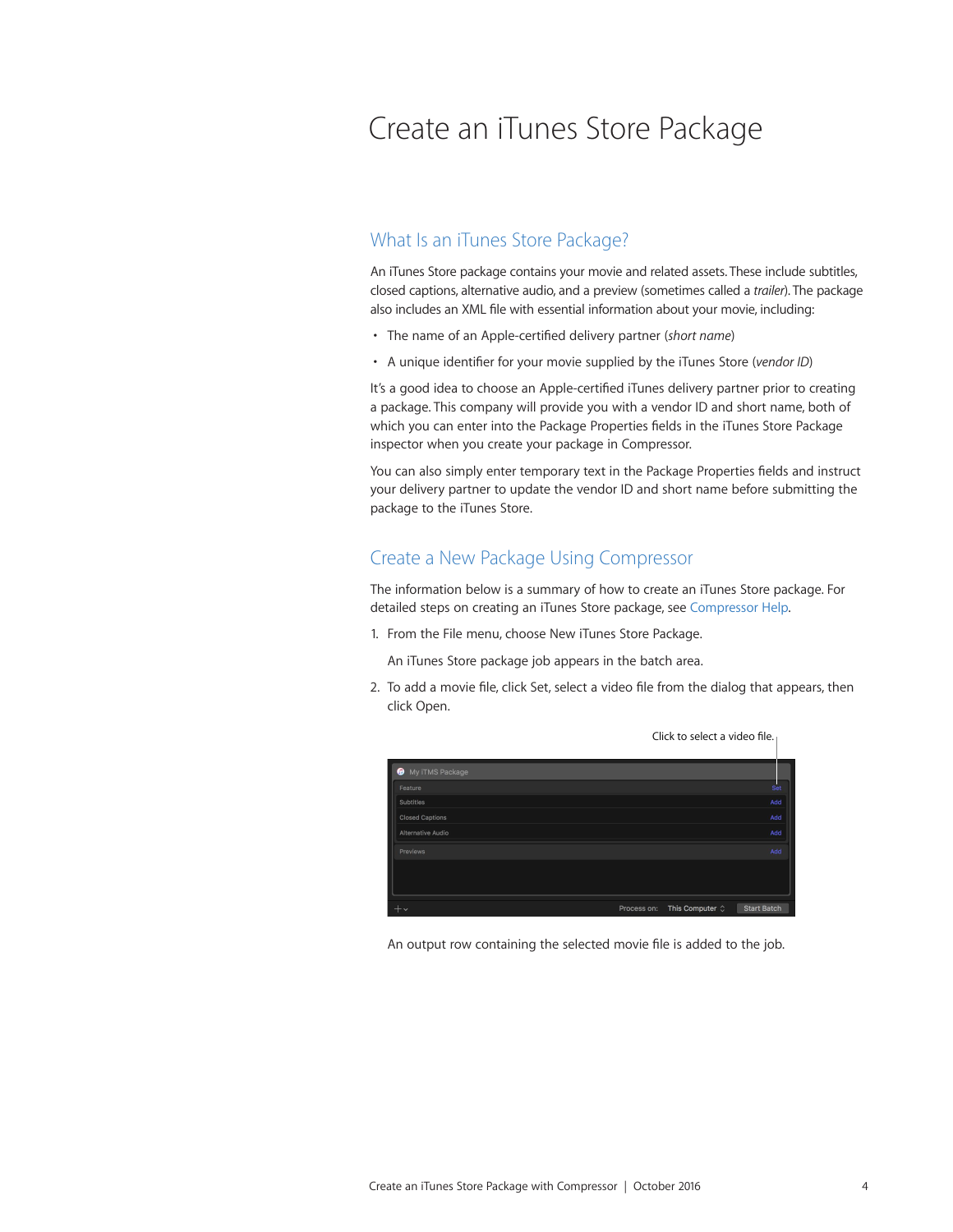<span id="page-4-0"></span>3. Continue to add assets by clicking the Add buttons on the right side of the Subtitles row, Closed Captions row, and Alternative Audio row, then selecting files from the dialog that appears.

To add multiple files in each category, Shift-click or Command-click files in the dialog that appears.

*Tip:* Alternatively, you can drag and drop assets from the Finder directly to each row in the batch area.

*Important:* Subtitle files must have the .itt extension. Closed-caption files must have the .scc extension.

An output row is created for each supplemental file you add.

4. To add a preview or trailer, click the Add button on the right side of the Previews row, select a video file from the dialog that appears, then click Open.

An output row containing the selected video file is added to the job.

# Configure Assets in the iTunes Store Package

After you add files, you need to assign additional information (also called metadata) for each item. You must also include a chapter marker at frame 00.00.00.00 in your Compressor movie, or the job will fail to complete.

*Important:* To be accepted to the iTunes Store, videos must include a full complement of chapter markers, including a chapter marker at the last frame. Your iTunes Store delivery partner can also help you create chapter markers.

### **Set package properties**

- 1. In the batch area of Compressor, click the top bar of the iTunes Store package item.
- 2. Click the Inspector button  $\frac{1}{\sqrt{2}}$  in the upper-right corner of the Compressor window. The iTunes Store Package inspector appears.
- 3. In the Batch Properties section, enter a name for the batch.

|                           | iTunes Store Package |   |
|---------------------------|----------------------|---|
| <b>Batch Properties</b>   |                      |   |
| Name:                     | My iTMS Package      |   |
| <b>Package Properties</b> |                      |   |
| Short name:               | Shortname123         | ? |
| Vendor ID:                | VendorID123          |   |
| Location:                 | Choose               |   |
|                           |                      |   |

*Note:* This name is used to identify the job within Compressor.

4. In the Package Properties section, enter the Apple-certified delivery partner short name and vendor ID.

*Note:* Contact your Apple-approved delivery partner to obtain a valid vendor ID and short name.

5. Click Choose, select the location where you want to save the package, then click Choose.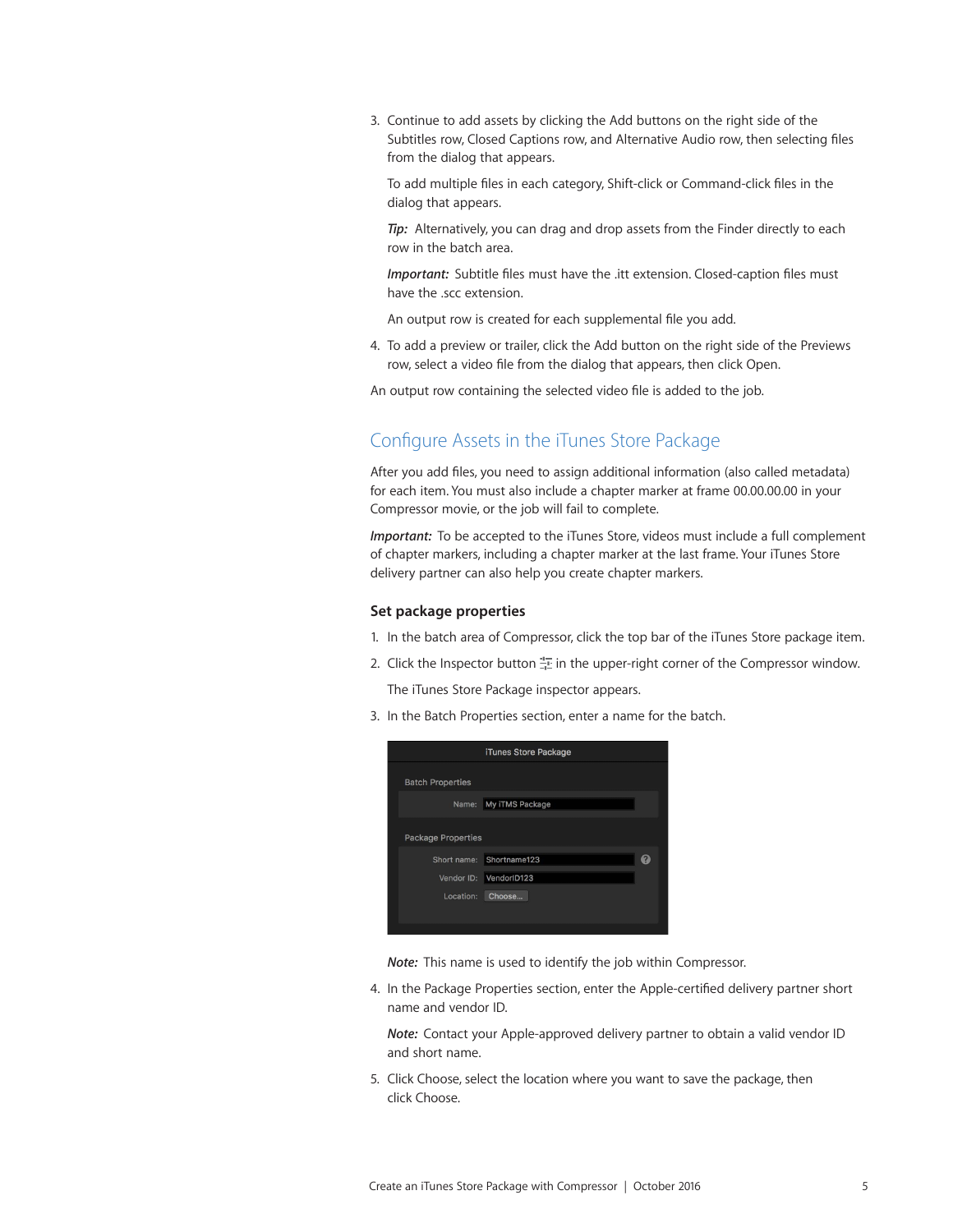#### **Modify feature and preview settings**

You must assign a language and country to both the feature video and preview video.

1. In the batch area of Compressor, select the Feature output row.

The Job inspector appears.

2. In the File Properties section of the Job inspector, choose a language, then choose a single country or choose All.



- 3. If necessary, reassign or deactivate audio tracks in the Audio inspector.
- 4. If your feature video includes titles, credits, or other text, deselect the "Textless master" checkbox in the Feature Video Properties section and then identify the language and country of the subtitles in each category.



5. If your video is already encoded in Apple ProRes 422 HQ, open the Video inspector and select "Enable video pass-though" to bypass video compression.

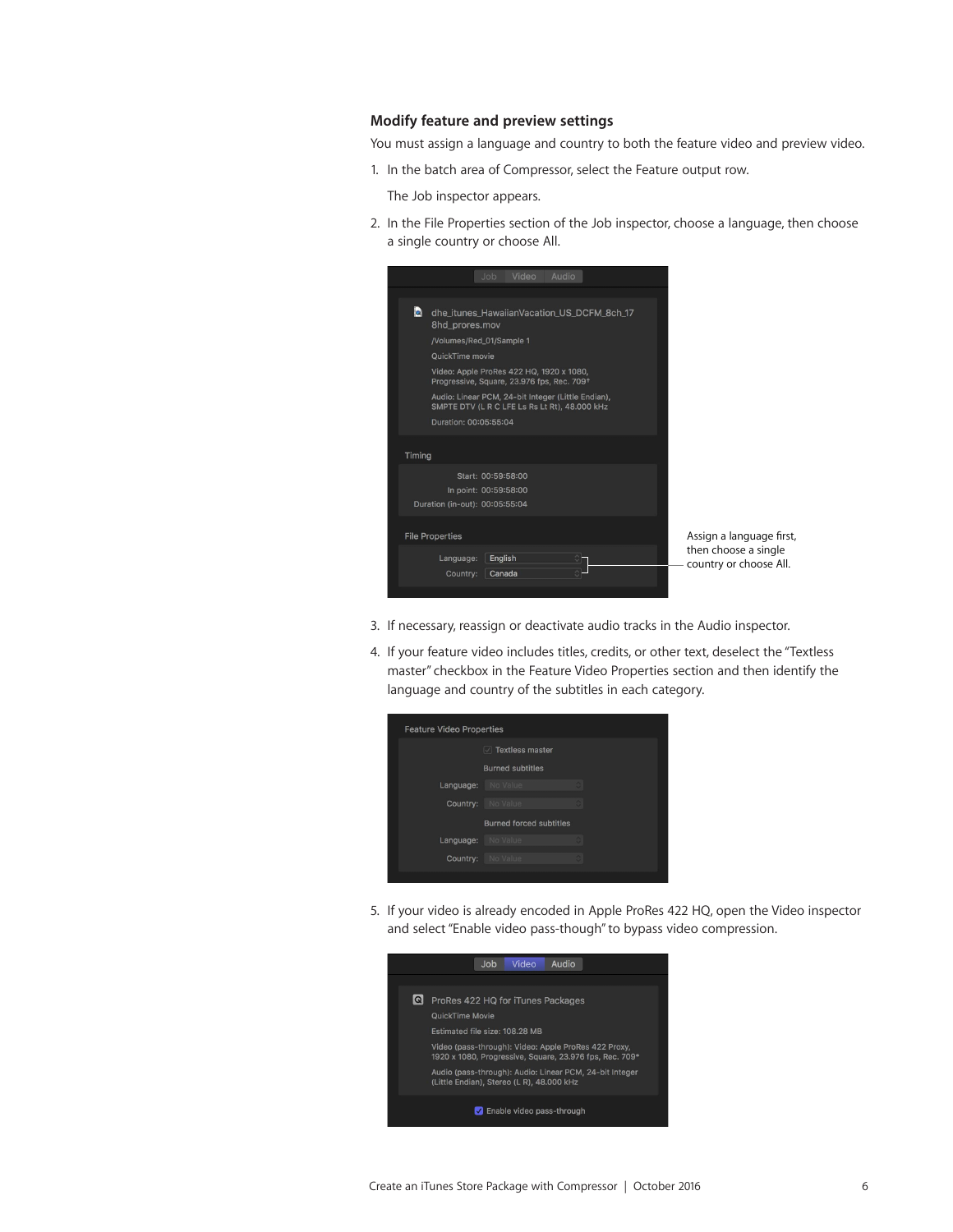6. In the batch area, select the Previews output row, then repeat steps 2–5 to assign a language, country, and other metadata for the preview video.

*Note:* When you create an iTunes Store package in Compressor, assets are automatically configured to ensure that your files comply with iTunes Store requirements. However, if necessary, you can reassign audio channels or cropping for your feature and preview videos. To learn more about the iTunes Store technical requirements, consult an Apple-certified iTunes delivery partner.

#### **Add subtitles, closed captions, and alternative audio**

If your movie contains subtitles, closed captions, or alternative audio tracks, you must assign the correct language and other settings for each of these items. If possible, Compressor will automatically assign a language based on the file metadata. Follow the steps below to reassign a language or country and assign a purpose.

- 1. In the batch area of Compressor, select a subtitle output row.
- 2. In the Subtitles inspector, choose options from the Language pop-up menu and the Country pop-up menu.

| <b>Subtitles</b>            |                                              |  |  |
|-----------------------------|----------------------------------------------|--|--|
| <b>Subtitles Properties</b> |                                              |  |  |
|                             | Filename: HawaiianVacationiTunes_FRS_GER.itt |  |  |
| Language:                   | German                                       |  |  |
| Country:                    | All                                          |  |  |
|                             | Purpose v Translation (Full)<br>Forced       |  |  |
|                             | Hearing Impaired (SDH) $\sum$                |  |  |
|                             |                                              |  |  |

*Note:* You must choose a language before you can choose a country.

- 3. Choose an option from the Purpose pop-up menu:
	- *Translation (Full):* Outputs a full translation of all words spoken in the film using the language of the intended territory. The subtitle text can be turned on or off by the viewer (as opposed to burned-in subtitles).
	- *Forced:* Outputs text that appears on the screen when an actor in a film is speaking in a language other than the language heard on the audio. Forced subtitles are delivered as a separate .itt file. Forced subtitles cannot be turned off—they're necessary to understand the content of the film.
	- *Hearing Impaired (SDH):* Subtitles for deaf and hard of hearing outputs a full translation of all the words spoken in the film, as well as song lyrics and sound effects (for example, an owl hooting or a car horn). The viewer can turn SDH on or off.

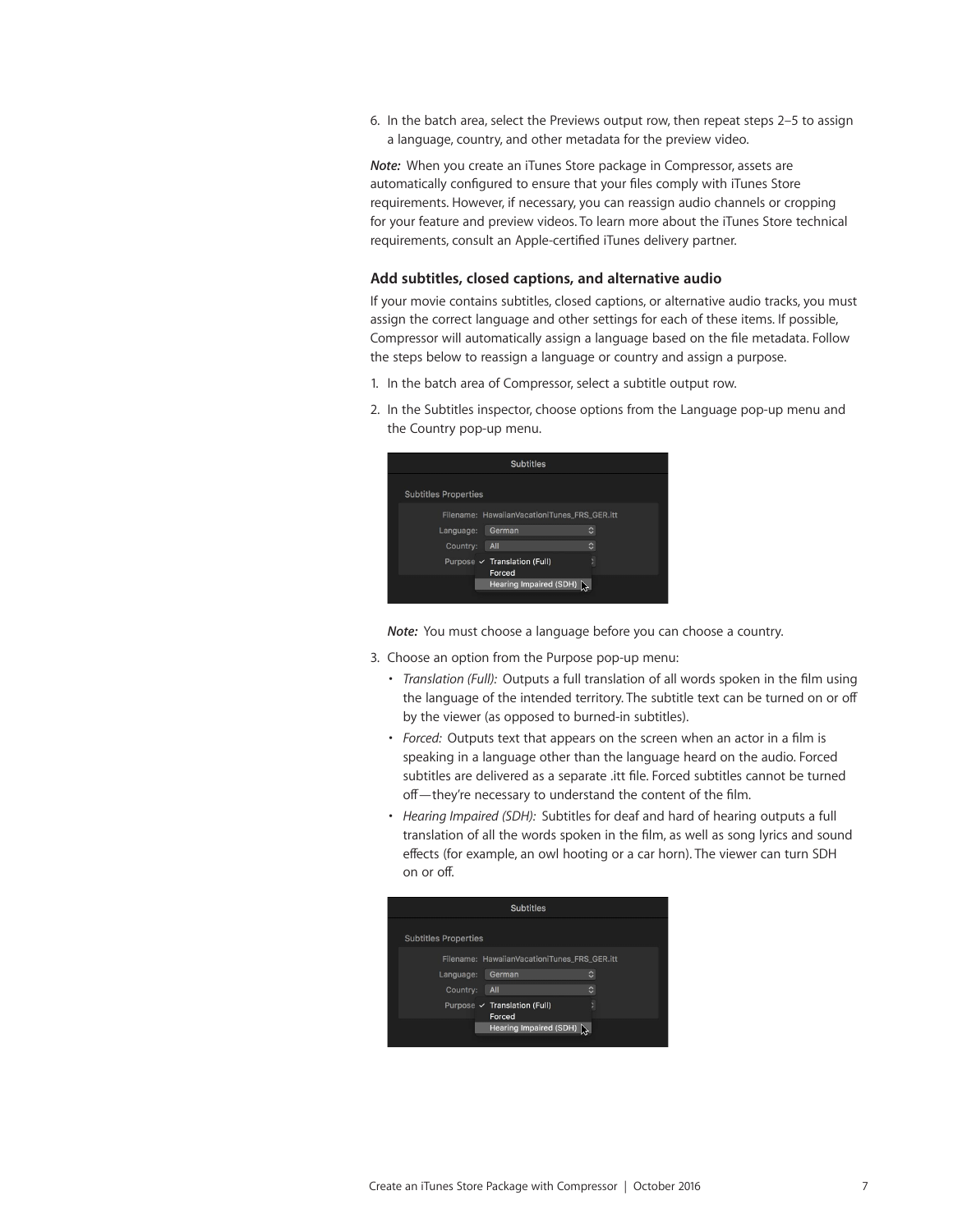- 4. In the batch area, select a closed captions output row.
- 5. In the Closed Captions inspector, choose options from the Language pop-up menu and the Country pop-up menu.
- 6. If the closed-caption text doesn't accurately match the timing in your movie, adjust the display timing by assigning an offset timecode in the Offset field.

|                                   | <b>Closed Captions</b>                          |   |  |  |  |
|-----------------------------------|-------------------------------------------------|---|--|--|--|
| <b>Closed Captions Properties</b> |                                                 |   |  |  |  |
|                                   | Filename: HawaiianVacation_iTunes_conformed.scc |   |  |  |  |
| Language:                         | Spanish                                         | ٥ |  |  |  |
| Country:                          | Latin America                                   | Ć |  |  |  |
| Offset:                           | 00:00:00;02                                     |   |  |  |  |
|                                   |                                                 |   |  |  |  |

*Tip*: Click the Show Closed Captions button **in** the preview area to view subtitles or closed captions, or to choose audio tracks.

|        | $[==]$                      |     |
|--------|-----------------------------|-----|
|        | Audio                       |     |
|        | $\vee$ English              |     |
|        | Track 1                     |     |
|        | Track 2                     | Set |
|        | Track 3                     |     |
| 976 f  | Subtitles                   |     |
|        | Off                         |     |
|        | Chinese (Traditional)       | Add |
| ation  | French (France)<br>Ņ        |     |
| nslati | German<br>Italian           |     |
| on (F  | <b>Closed Captions 0</b>    |     |
|        | I), All, Translation (Full) |     |

- 7. In the batch area, select an alternative audio output row.
- 8. In the Job inspector, choose options from the Language pop-up menu and the Country pop-up menu.

For more information about adding and editing asset information, see Build iTunes [Store packages](https://help.apple.com/compressor/mac/#/cpsr5af2453d) in Compressor Help.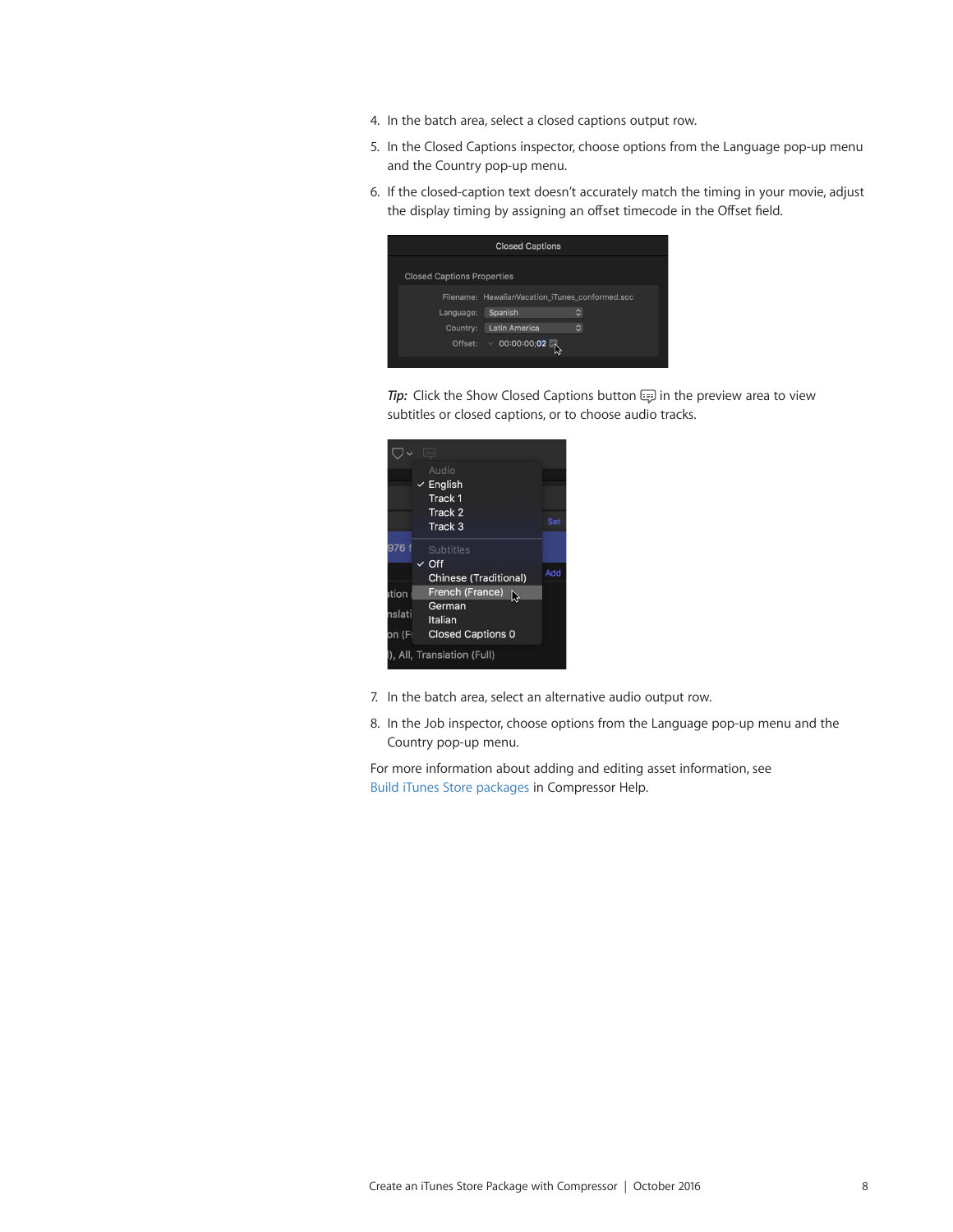### **Add chapter markers**

You must include a chapter marker at frame 00.00.00.00 in your movie, or the job will fail to complete. If your movie file already has chapter markers, Compressor will include them in your iTunes Store package. If your movie file does not have chapter markers, you can import a chapter list or add them manually in Compressor.

- 1. In the batch area, select the Feature output row.
- 2. In the preview area, navigate to the frame where you want a chapter to begin.
- 3. Click the Add Marker pop-up menu  $\bigtriangledown \vee$ , then choose Add Marker.
- 4. In the Marker inspector, enter a name for the marker, and verify that the marker type is set to Chapter.



5. To assign a preview image associated with the chapter marker, click the Image pop-up menu, then choose Frame or File.

*Important:* For a successful iTunes Store submission, all chapter markers must have an associated image. Black frames are not permitted.

6. Repeat steps 2–5 to add additional chapter markers.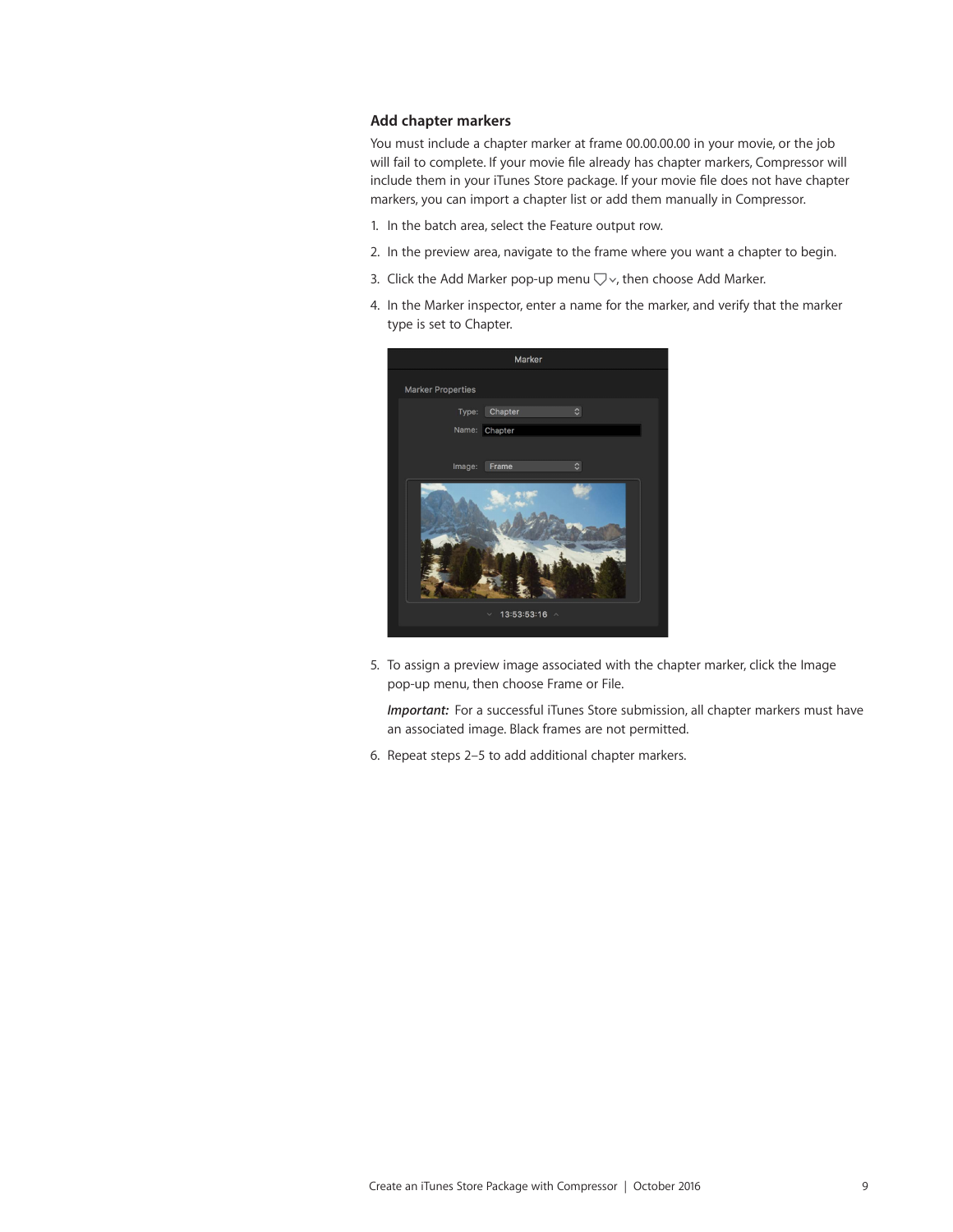# <span id="page-9-0"></span>Create Your iTunes Store Package File

After you add and configure your iTunes Store assets, create the iTunes Store package file.

1. Click Start Batch.

*Note:* Compressor displays the Errors and Warnings window if any required items or fields are missing. Double click an error in the window to jump to the error location in the batch area. As you correct errors they're removed from the list.

| Errors & Warnings                                                                                            |
|--------------------------------------------------------------------------------------------------------------|
| <b>1.</b> You must choose a location in the iTunes Store package inspector before submitting the batch.<br>ℕ |
| The main feature doesn't have a marker at the first frame.                                                   |
| The chapter marker at 01:01:44:11 uses a thumbnail image from outside the chapter.                           |
| The closed caption doesn't have a language or country specified.                                             |
| The job doesn't have a language or country specified.                                                        |

2. Click the Active button to view the batch progress.

Active button

| $\bullet\bullet\bullet$                      |               | Active (1)<br>Current | Completed           |                 |    |
|----------------------------------------------|---------------|-----------------------|---------------------|-----------------|----|
|                                              |               |                       |                     |                 |    |
| Name                                         | <b>Status</b> |                       | <b>Elapsed Time</b> | <b>Progress</b> |    |
| ▼ My iTMS Package                            | Processing    |                       | 0:00:12             |                 | 0Q |
| ▶ <b>b</b> dhe itunes Hawaii178hd prores.mov | Processing    |                       | 0:00:13             | ٠               | 0Q |
| TST HawaiianVacaL01 c-cropped.ipg            | Successful    |                       | 0:00:04             |                 |    |
| ▶ <b>b</b> dhe itunes hawaiih 2398 audio.mov | Processing    |                       | 0:00:08             |                 | 0Q |
| dhe itunes hawaiih 2398 audio.mov<br>ъ.      | Successful    |                       | 0:00:10             |                 |    |
| dhe itunes hawaiih 2398 audio.mov            | Processing    |                       | 0:00:00             |                 | 00 |

3. When the transcode finishes, click the Completed button, click the disclosure triangle next to the name of the batch, then click the magnifying glass icon  $Q$  to view the package file in the Finder.

Compressor transcodes all the files, combining them into a single package file that's saved in the location you specified in the iTunes Store Package inspector.

## Correct or Augment an iTunes Store Package

You can modify a package or add assets to it even after you've completed the batch.

There are two ways to modify a package:

- By reloading a recently completed package from the Completed view in Compressor, making changes to the batch, then resubmitting the batch.
- By rebuilding a package from scratch using the same settings, making changes to the batch, then resubmitting the batch.

When you modify and resubmit a batch, a new XML file is generated and the package assets are updated.

*Important:* Ensure that the information in the Package Properties section of the inspector precisely matches the information in the original package. If the short name, vendor ID, and package location are identical, Compressor will correctly configure the changes.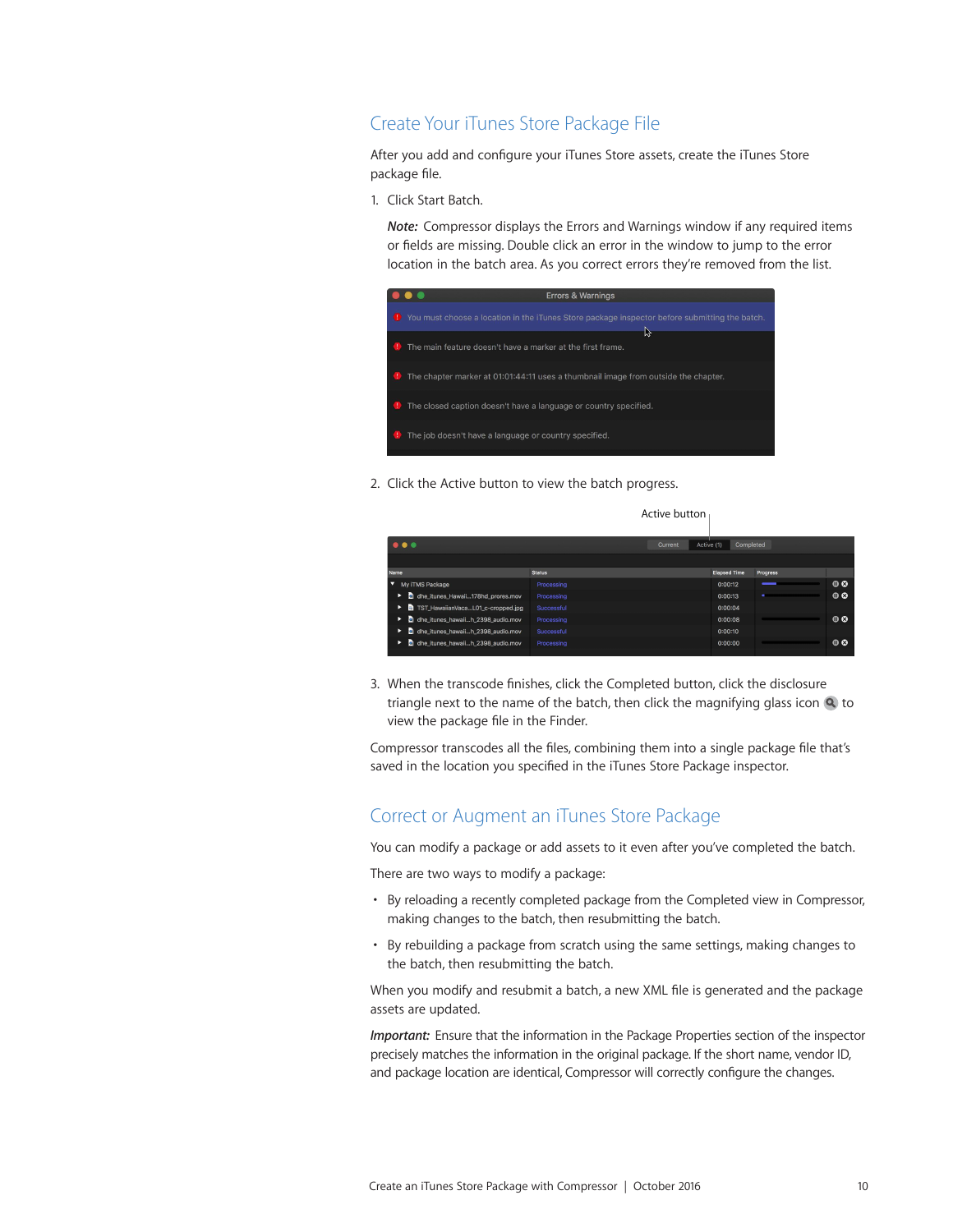### **Modify a completed package by reloading it from Completed view**

- 1. Click the Completed button at the top of the Compressor window. Completed view opens.
- 2. Click the curved arrow  $\mathcal D$  to the right of the completed batch you want to modify.

|                                                      |               |                |            |           | Click to reload the<br>completed batch. |                       |
|------------------------------------------------------|---------------|----------------|------------|-----------|-----------------------------------------|-----------------------|
| $\bullet\bullet\bullet$                              |               | <b>Current</b> | Active (1) | Completed |                                         |                       |
|                                                      |               |                |            |           |                                         |                       |
| <b>Name</b>                                          | <b>Status</b> |                |            |           | <b>Elapsed Time</b>                     |                       |
| Wednesday, August 10, 2016                           |               |                |            |           |                                         |                       |
| B-Roll A2A TwoShip 38.mov<br>▼                       | Successful    |                |            |           | 0:00:02                                 | Đ                     |
| B-Roll A2A TwoShip 38,mov<br>$\overline{\mathbf{v}}$ |               |                |            |           |                                         | ာ                     |
| E B-Roll_A2A_TwoShip_3IFF Image Sequence.tiff        | Successful    |                |            |           | 0:00:02                                 | $\boldsymbol{\Omega}$ |

The batch opens in Current view, with all of the media items shown in the batch area.

- 3. In the batch area, add new or modified subtitle files, closed-caption files, or alternative audio files.
- 4. Click Start Batch.

*Note:* If your package has no feature video, when you select other assets, the preview area will display a missing media warning. Because you're modifying your package, you can safely ignore this warning.

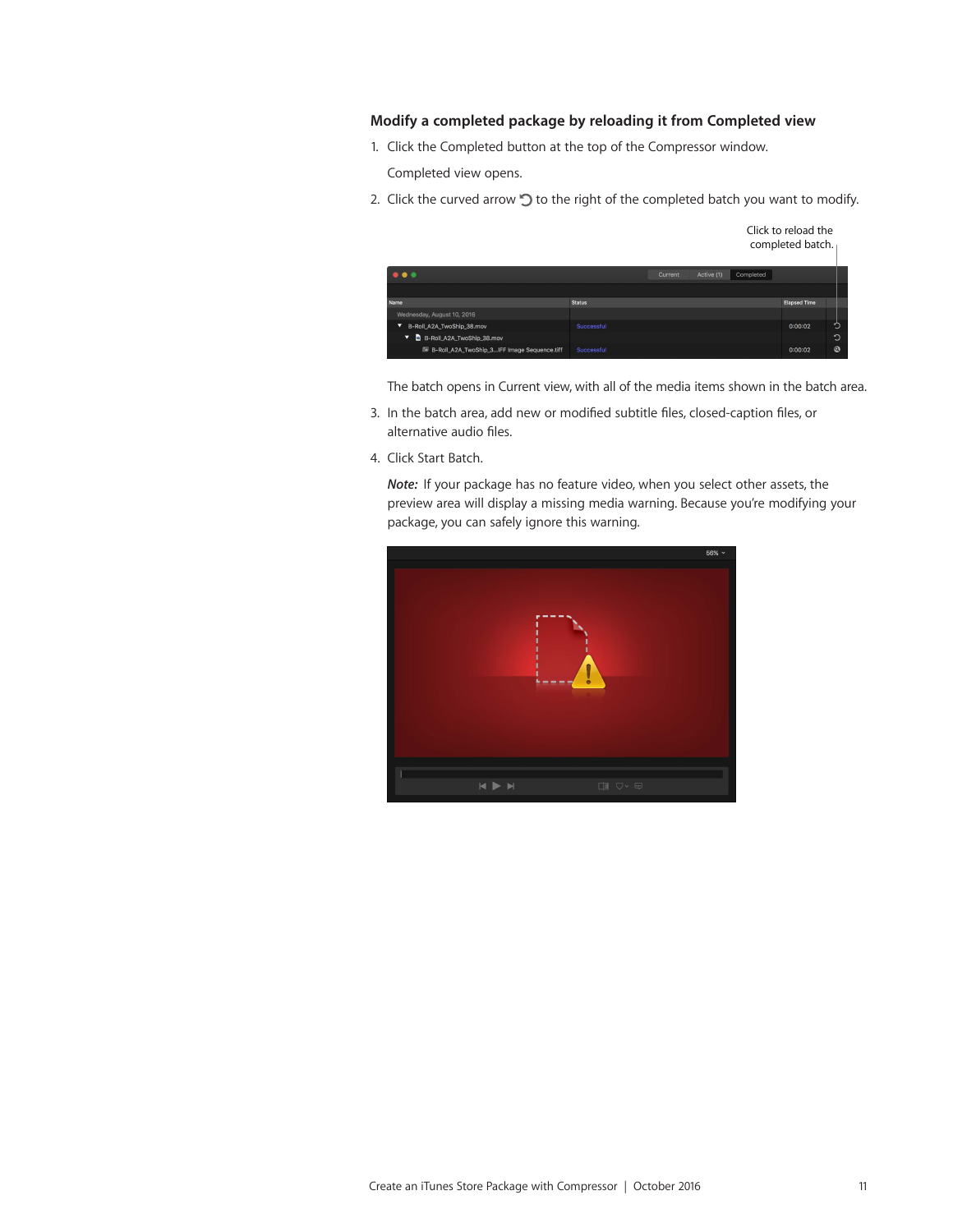### **Modify a package by rebuilding it from scratch**

- 1. From the File menu, choose New iTunes Store Package.
- 2. In the Batch area, click the top bar of the iTunes Store package item.



3. In the iTunes Store Package inspector, enter a name in the Batch Properties area.

*Note:* This name is used to identify the job within Compressor.

4. Set the package properties to precisely match the values in the package you want to augment or change.

|                           | iTunes Store Package                                           |   |
|---------------------------|----------------------------------------------------------------|---|
| <b>Batch Properties</b>   |                                                                |   |
| Name:                     | <b>Batch Name</b>                                              |   |
| <b>Package Properties</b> |                                                                |   |
| Short name:               | VendorName                                                     | 2 |
| Vendor ID:                | Vendor_ID_000123                                               |   |
| Location:                 | Choose                                                         |   |
|                           | Macintosh HD/Users/max/Desktop/ITMS/<br>Vendor_ID_000123.itmsp |   |
|                           |                                                                |   |

- 5. In the batch area, add new or modified subtitle files, closed-caption files, or alternative audio files.
- 6. Click Start Batch.

*Important:* You cannot remove assets from a package after it has been created. To remove assets from a finished package, you need to create a new iTunes Store package.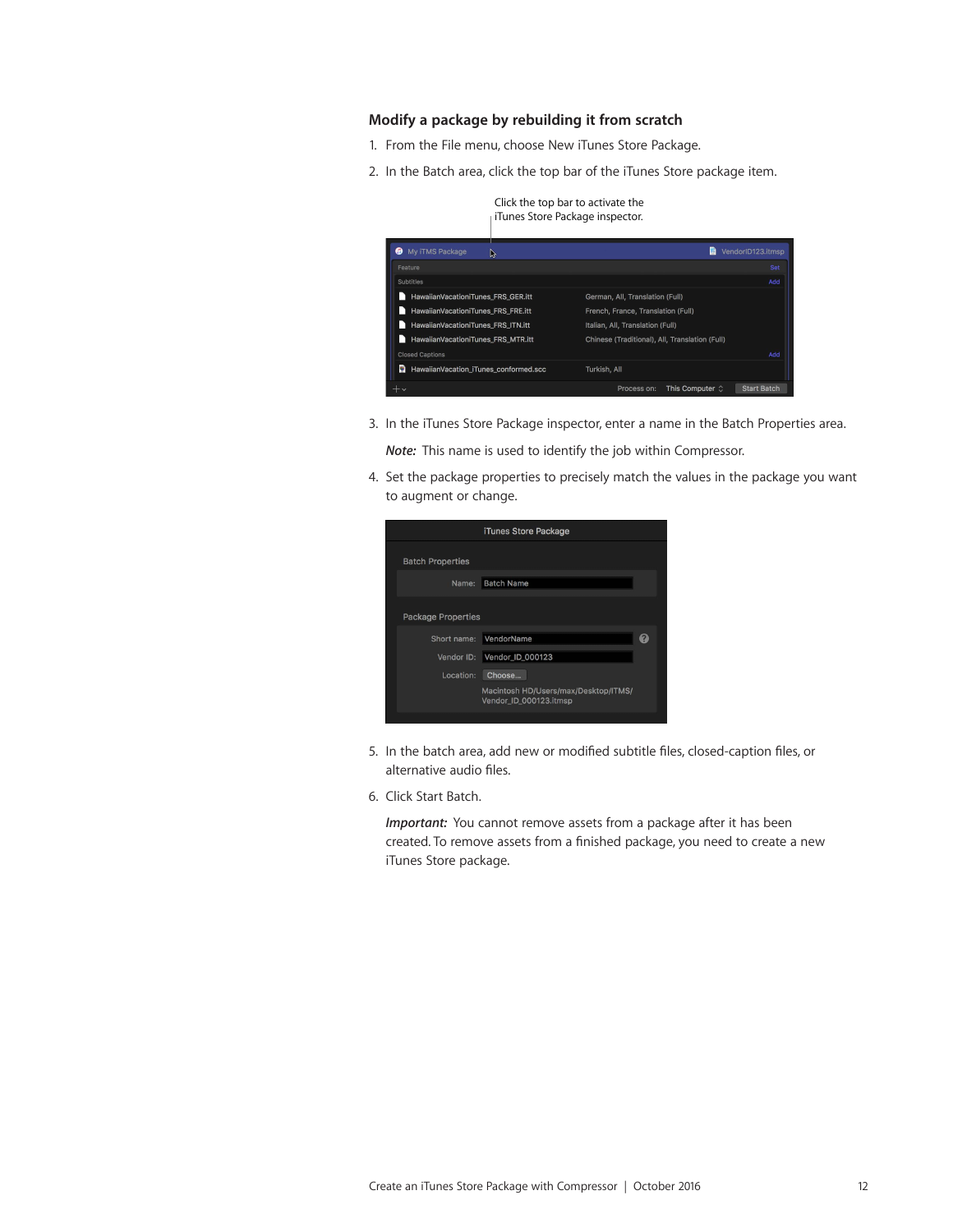# <span id="page-12-1"></span><span id="page-12-0"></span>iTunes Delivery Partners

# What Is an iTunes Delivery Partner?

An Apple-certified iTunes delivery partner is qualified by the iTunes Store and is authorized to submit iTunes Store packages to the store for sale.

In addition to validating the technical requirements of your iTunes Store package, a delivery partner will work with you to add other required metadata such as sale date, IMDB URL, distribution information, synopsis, key art, and cast and crew lists. Your delivery partner will help you submit additional metadata and files along with your package.

A delivery partner will also provide billing and support services after your film becomes available for sale.

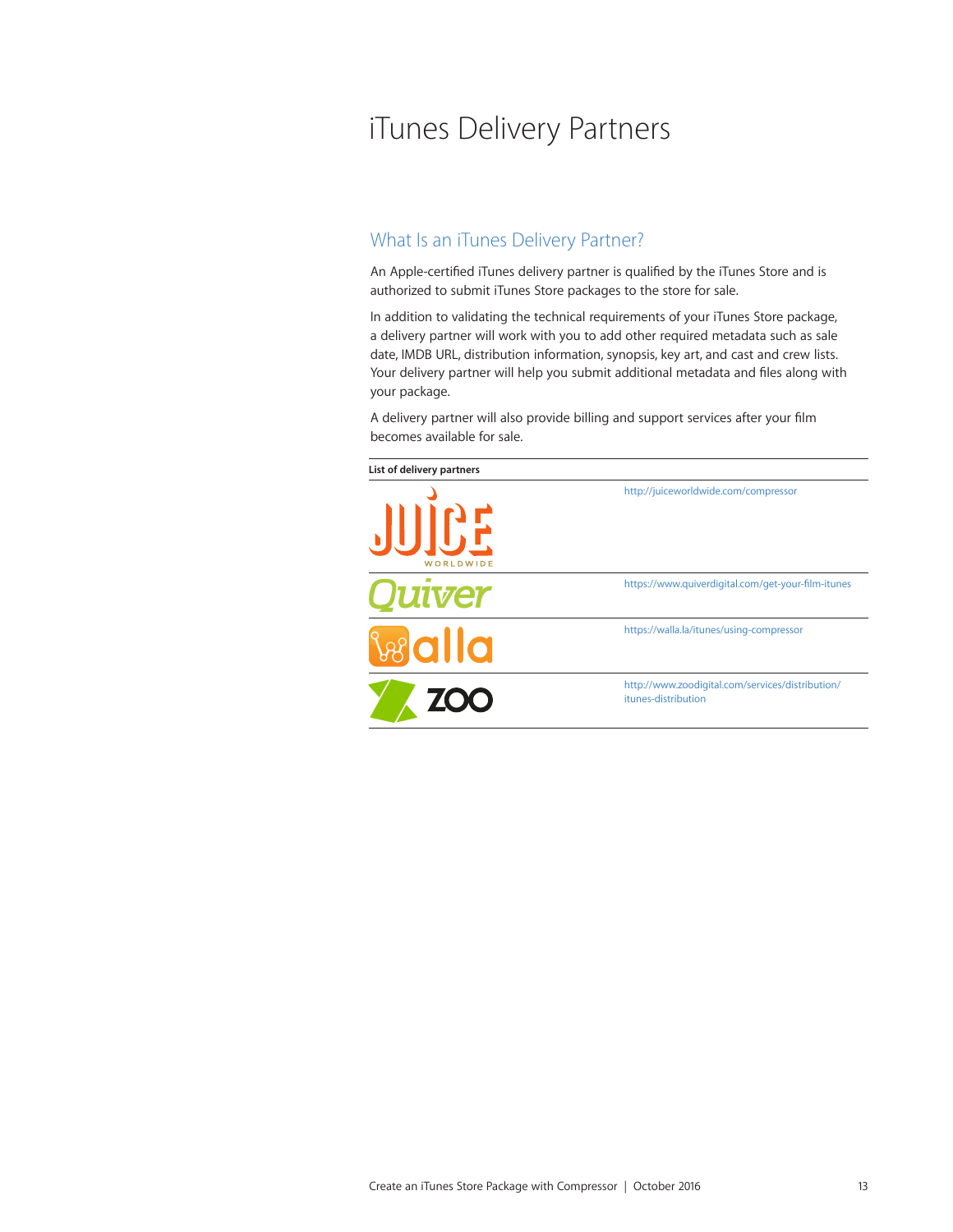# <span id="page-13-0"></span>iTunes Store Technical Requirements

Before you prepare your assets for delivery, it's a good idea to familiarize yourself with the iTunes Store technical requirements.

An overview of requirements appears below. Contact an Apple-certified iTunes delivery partner more detailed information.

# iTunes Store Package Requirements

Compressor guides you through the process of creating your iTunes Store package. Each package represents a single film product within the iTunes Store.

### **Required assets include:**

- Feature video with embedded stereo audio and chapter markers
- Preview video (also known as a trailer)

#### **Optional assets include:**

- Closed captions delivered in .scc format (required for US distribution)
- Alternative audio tracks
- Subtitles delivered in .itt format
- 5.1 surround audio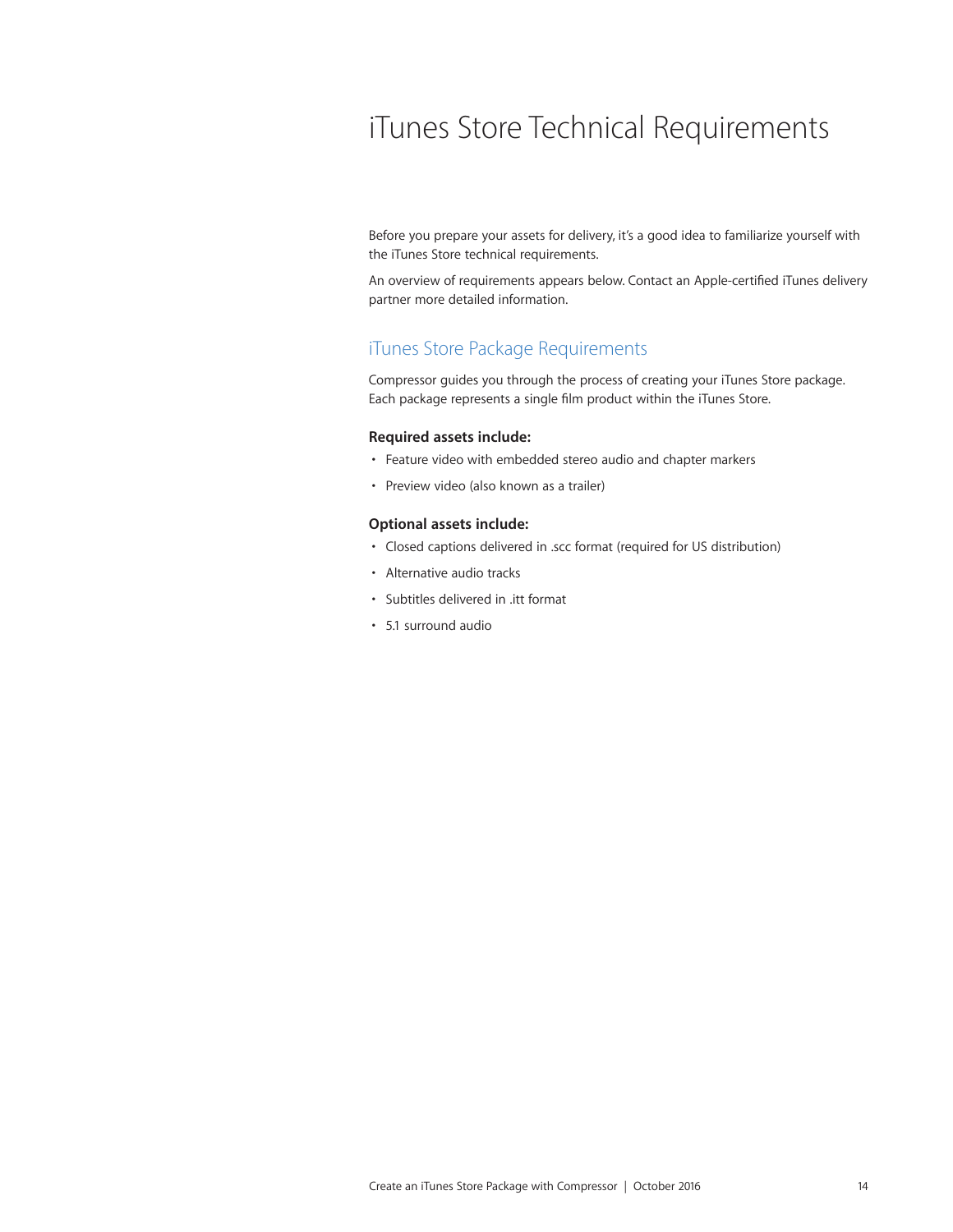# <span id="page-14-0"></span>iTunes Store Delivery Specifications

The following table lists the most common delivery specifications for iTunes Store packages. To learn more about the iTunes Store delivery specifications, consult an Apple-certified iTunes delivery partner.

| <b>Compressor Assets</b>          | Specification                                                                                                                                                                                                                                                                              |
|-----------------------------------|--------------------------------------------------------------------------------------------------------------------------------------------------------------------------------------------------------------------------------------------------------------------------------------------|
| Feature Movie                     | • Uncompressed digital source transcoded to<br>Apple ProRes 422 (HQ)<br>· ITU-R BT.709 color space<br>$\cdot$ HD: 1920 x 1080<br>• SD: 720 x 480 or 720 x 486<br>• Embedded Stereo Audio LPCM Big or Little Endian,<br>16-bit or 24-bit, at least 48kHz<br>• 5.1 surround audio (optional) |
| <b>Chapter Markers</b>            | · First chapter must be at 00:00:00:00.<br>• Last chapter must be before last frame.<br>• Chapter frames must contain pictures; dark or black<br>frames will be rejected.<br>• Chapter titles must not contain special characters.<br>• PNG and JPEG images are accepted.                  |
| Subtitles                         | · Subtitle files must be in .itt format.<br>Multiple subtitle files can be added to the package<br>to provide full translations, SDH, or forced subtitles.                                                                                                                                 |
| <b>Closed Captions</b>            | · Closed-caption files must be in .scc format.<br>• English text must be in EIA 608 format<br>(required for US distribution).<br>• Captions should display and synchronize to within<br>one second of the initial, audible dialogue.                                                       |
| Alternate Audio                   | • Audio must be in stereo.<br>• 5.1 surround audio (optional)<br>• LPCM Big or Little Endian, 16-bit or 24-bit,<br>at least 48kHz                                                                                                                                                          |
| Preview                           | • 1-5 minute duration<br>• Video must begin with one black frame and end<br>with one black frame.<br>• Stereo LPCM Big or Little Endian, 16-bit or 24-bit,<br>at least 48kHz<br>• 5.1 surround audio (optional)                                                                            |
| <b>Additional Required Assets</b> | Specification                                                                                                                                                                                                                                                                              |
| Poster Art                        | • 2 x 3 aspect ratio<br>1400 x 2100<br><b>PNG</b><br>No credit block or festival laurels                                                                                                                                                                                                   |

• No actor names

• High resolution • No theatrical release date

• Localized for foreign territories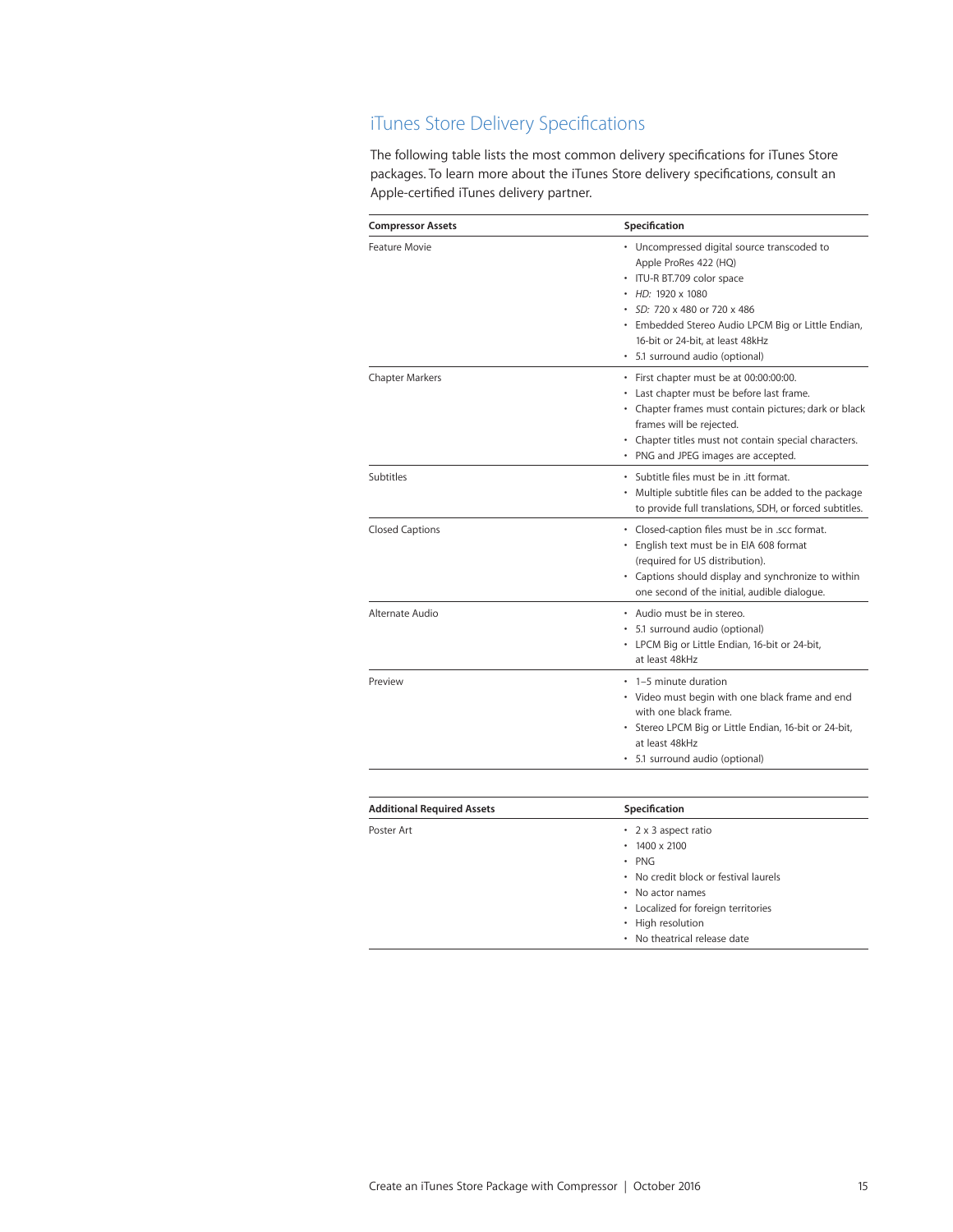### Common Issues

The assets in an iTunes Store package can be rejected for a number of reasons. Here's a list of common issues to avoid:

### **Assets must not include:**

- FBI notices, MPAA notices, legal notices, release date cards, PSAs (public service announcements), or tagging. (Exceptions will be made when used in parody.)
- Promotional bumpers
- Visible watermarks
- Bonus content (unless explicit permission has been granted by the iTunes Store)
- URLs (acceptable in video assets only if they're in credits or on a card with a company logo)

### **Video assets should not have any of the following defects:**

- Blended frames
- Dropped or duplicated frames
- Interlacing artifacts
- Scaling artifacts

### **Subtitle assets should not have any of the following defects:**

- iTT subtitle files that are out of sync
- Captions that are out of sync or that have caption drifting issues
- Incorrect CC/Subtitles (text that doesn't match dialogue in the movie)

### **Audio assets should not have any of the following defects:**

- Audio files that are out of sync
- Distorted audio
- Audio channels that are improperly assigned
- Audio language that is improperly assigned

#### **Other Issues to avoid:**

- Feature or Preview mismatch
- Cropping errors (incorrect or insufficient cropping dimensions)
- Incorrect language tagging on assets (video, subtitles, closed captions, or alternative audio)